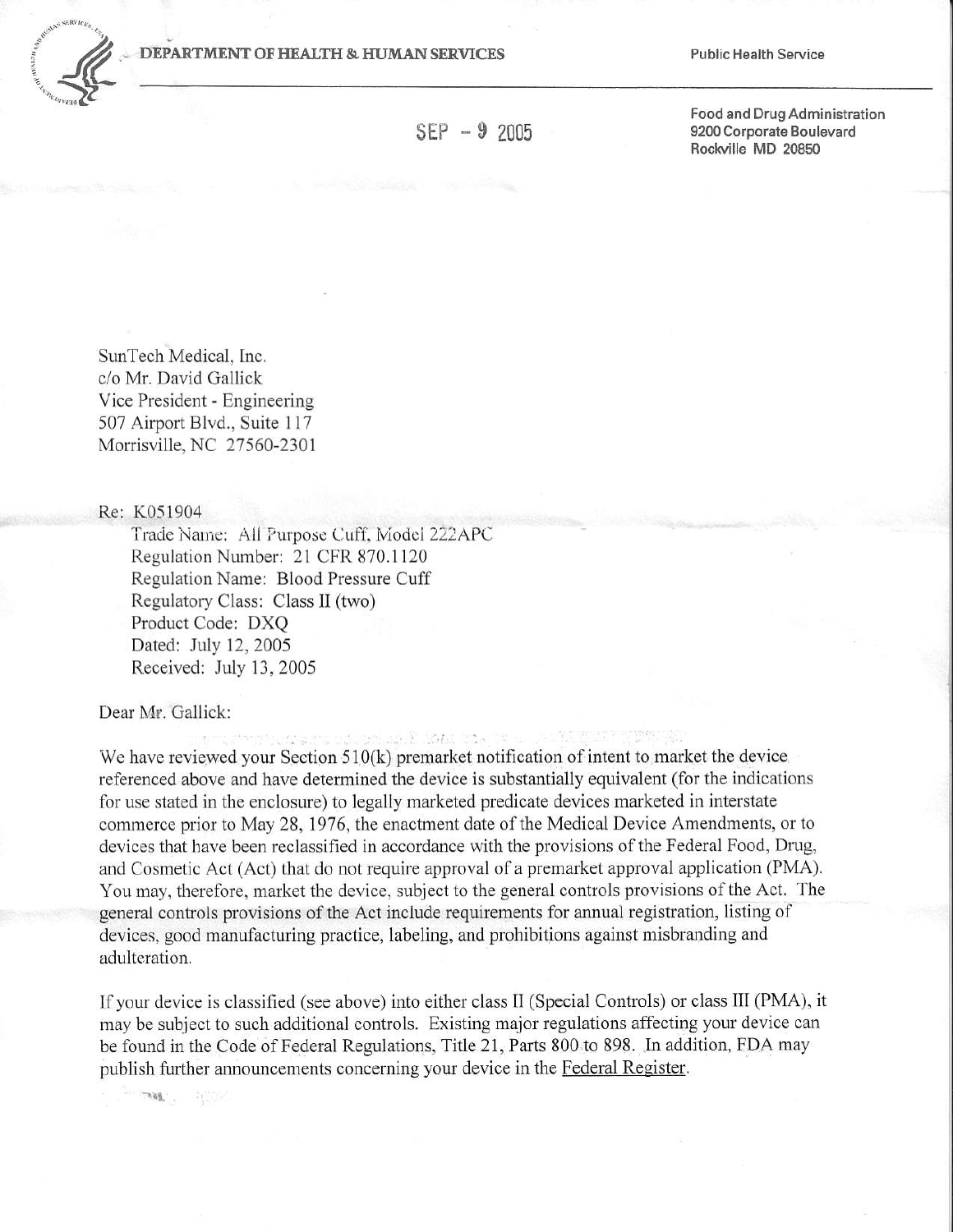## Page 2 - Mr. David Gallick

Please be advised that FDA's issuance of a substantial equivalence determination does not mean that FDA has made a determination that your device complies with other requirements of the Act or any Federal statutes and regulations administered by other Federal agencies. You must comply with all the Act's requirements, including, but not limited to: registration and listing (21) CFR Part 807); labeling (21 CFR Part 801); good manufacturing practice requirements as set forth in the quality systems (QS) regulation (21 CFR part 820); and if applicable, the electronic product radiation control provisions (Sections 531-542 of the Act); 21 CFR 1000-1050. This letter will allow you to begin marketing your device as described in your Section 510(k) premarket notification. The FDA finding of substantial equivalence of your device to a legally marketed predicate device results in a classification for your device and thus, permits your device to proceed to the market.

If you desire specific advice for your device on our labeling regulation (21 CFR Part 801), please contact the Office of Compliance at (240) 276-0295. Also, please note the regulation entitled, "Misbranding by reference to premarket notification" (21CFR Part 807.97) you may obtain. Other general information on your responsibilities under the Act may be obtained from the Division of Small Manufacturers, International and Consumer Assistance at its toll-free number (800) 638-2041 or (301) 443-6597 or at its Internet address http://www.fda.gov/cdrh/dsma/dsmamain.html

Sincerely yours,

Blymminnarpa

Bram D. Zuckerman, M.D, Director Division of Cardiovascular Devices Office of Device Evaluation Center for Devices and Radiological Health

Enclosure